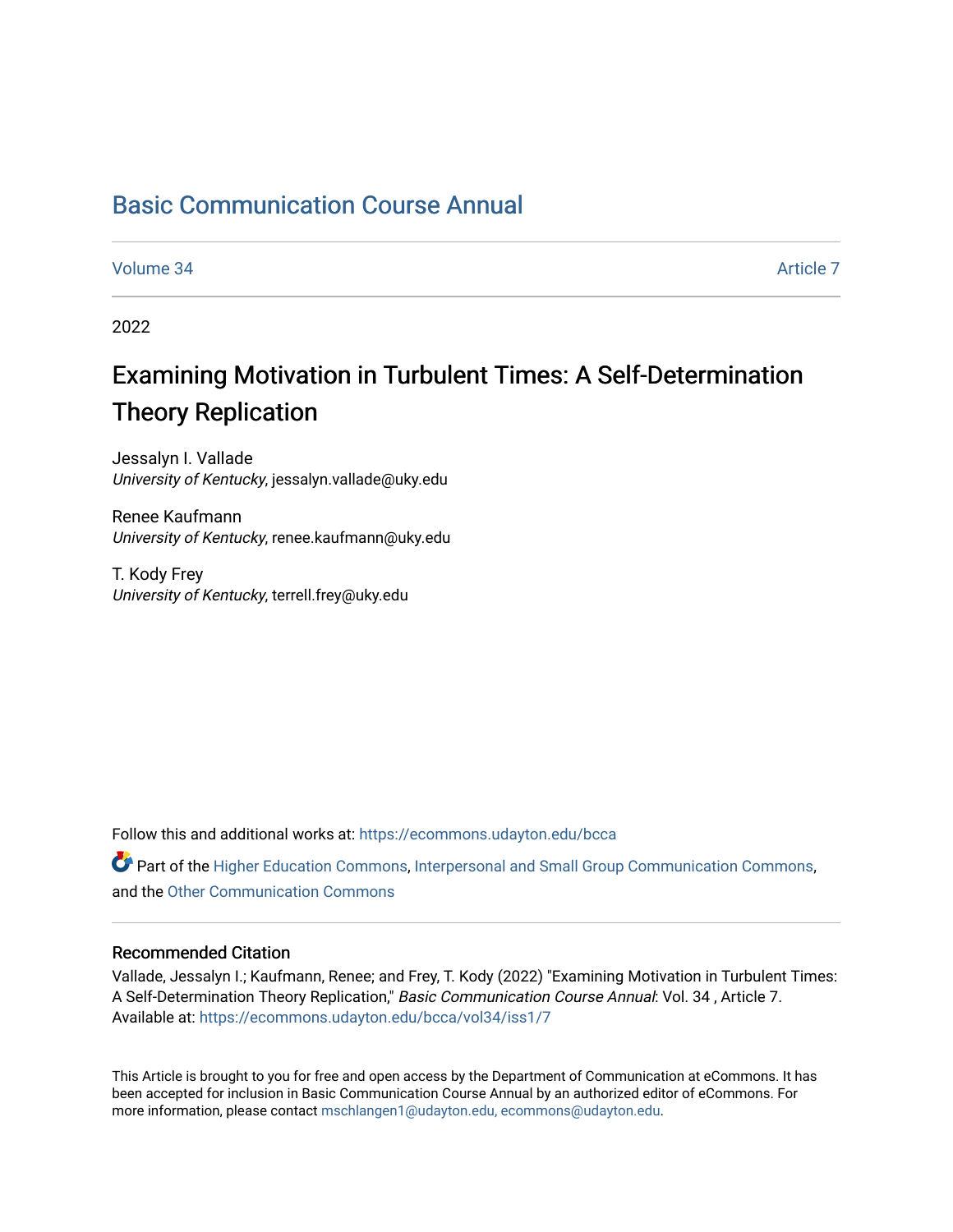# **Examining Motivation in Turbulent Times: A Self-Determination Theory Replication**

*Jessalyn I. Vallade, University of Kentucky Renee Kaufmann, University of Kentucky T. Kody Frey, University of Kentucky*

## **Abstract**

*The purpose of this study was to replicate and extend previous work (Chiu, 2021a, 2021b; Vallade et al., 2020) by applying self-determination theory (Deci & Ryan, 1985) to student motivation and engagement in the basic communication course during the shift to online learning in the initial onset of the COVID-19 pandemic. Results indicated that students were most often motivated and engaged through instructor communication and behavior that met their need for relatedness, with a particular emphasis on instructor presence. Theoretical and practical implications of these results are discussed within the context of the basic communication course.*

*Keywords: self-determination theory, student motivation, student engagement, COVID-19.*

Although we have learned much about student motivation generally (e.g., Goldman & Brann, 2016; Goldman et al., 2017), and in the basic communication course (BCC) specifically (e.g., Titsworth, 2000), both anecdotal and empirical evidence have demonstrated the detrimental impact of the COVID-19 pandemic on the functioning of faculty and students (Browning et al., 2021). Self-determination theory (SDT; Deci & Ryan, 1985) provides a helpful lens for framing investigations of student motivation in instructional communication studies (e.g., Shin & Bolkan, 2021). Moreover, Vallade et al. (2020) utilized SDT to examine how instructors can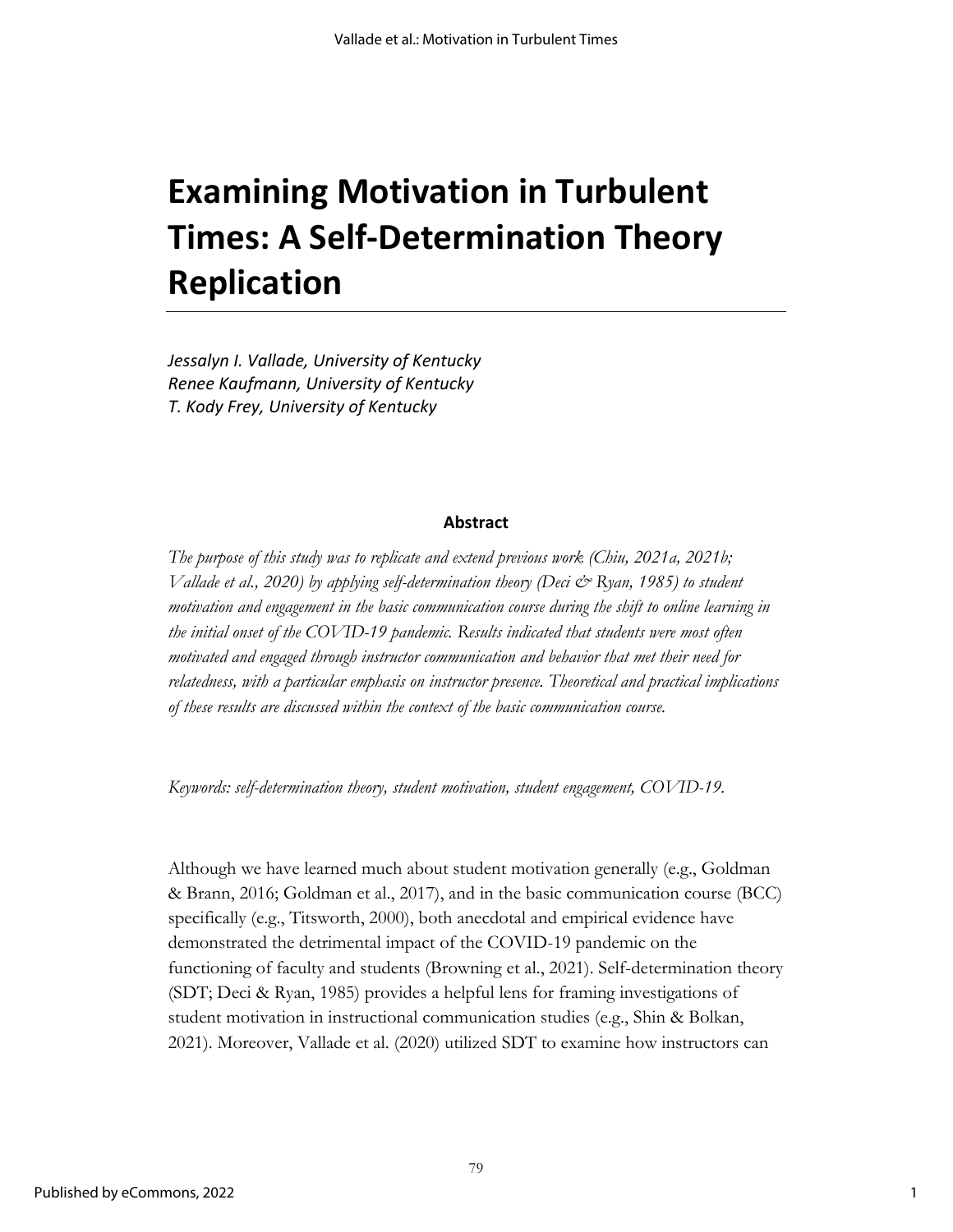facilitate student motivation specifically within the BCC. However, the major disruption and heightened levels of uncertainty in higher education caused by COVID-19 during the Spring 2020 semester may have shifted students' motivation levels and influences from their regular trajectory. To explore this possibility, it is necessary to replicate and bolster our understanding of what students perceive as motivating from their BCC instructors.

Further, the creators of SDT, Ryan and Deci (2020), suggested that future research from this theoretical perspective should more closely examine student engagement and outcomes in e-learning and remote classrooms. Chiu (2021a, 2021b) answered this call by exploring students' motivation and engagement in online learning during the COVID-19 pandemic, with a specific focus on K-12 students. Thus, the current study expands Vallade et al.'s (2020) application of SDT within the BCC and extends Chiu's (2021a, 2021b) investigations into the college classroom, while addressing the need to continue applying SDT in digital spaces. By replicating and building upon existing research, we test whether the argument stands across a variety of settings (e.g., FtF versus online setting), students (e.g., demographics, majors, institutions), or contexts (e.g., pre-pandemic versus during pandemic) to make broader claims about what we know (Kaufmann & Tatum, 2017).

## **A Brief Review of SDT**

Self-determination theory posits that motivation can be extrinsic or controlled (i.e., influenced by external pressures) or intrinsic or autonomous (i.e., derived from internal enjoyment, interest, or fulfillment) (Deci & Ryan, 1985, 2008). Intrinsic motivation results when students' basic psychological needs of autonomy, competence, and relatedness are met (Ryan & Deci, 2000). Autonomy refers to a perception that students have control over their own behavior and therefore see these behaviors as indicative of their true selves (Ryan & Deci, 2000). Competence involves students' feelings of effectiveness and ability, with a particular focus on the need to be able to demonstrate this effectiveness to others. Finally, relatedness includes students' feelings of connection and belonging, as well as their perceptions that they are cared about (Ryan & Deci, 2000).

Vallade et al. (2020) argued that the BCC provided a unique context in which to apply SDT in order to understand how we can facilitate students' motivation within a widely required general education course. The results of this study found that students were most frequently motivated through instructor messages and behaviors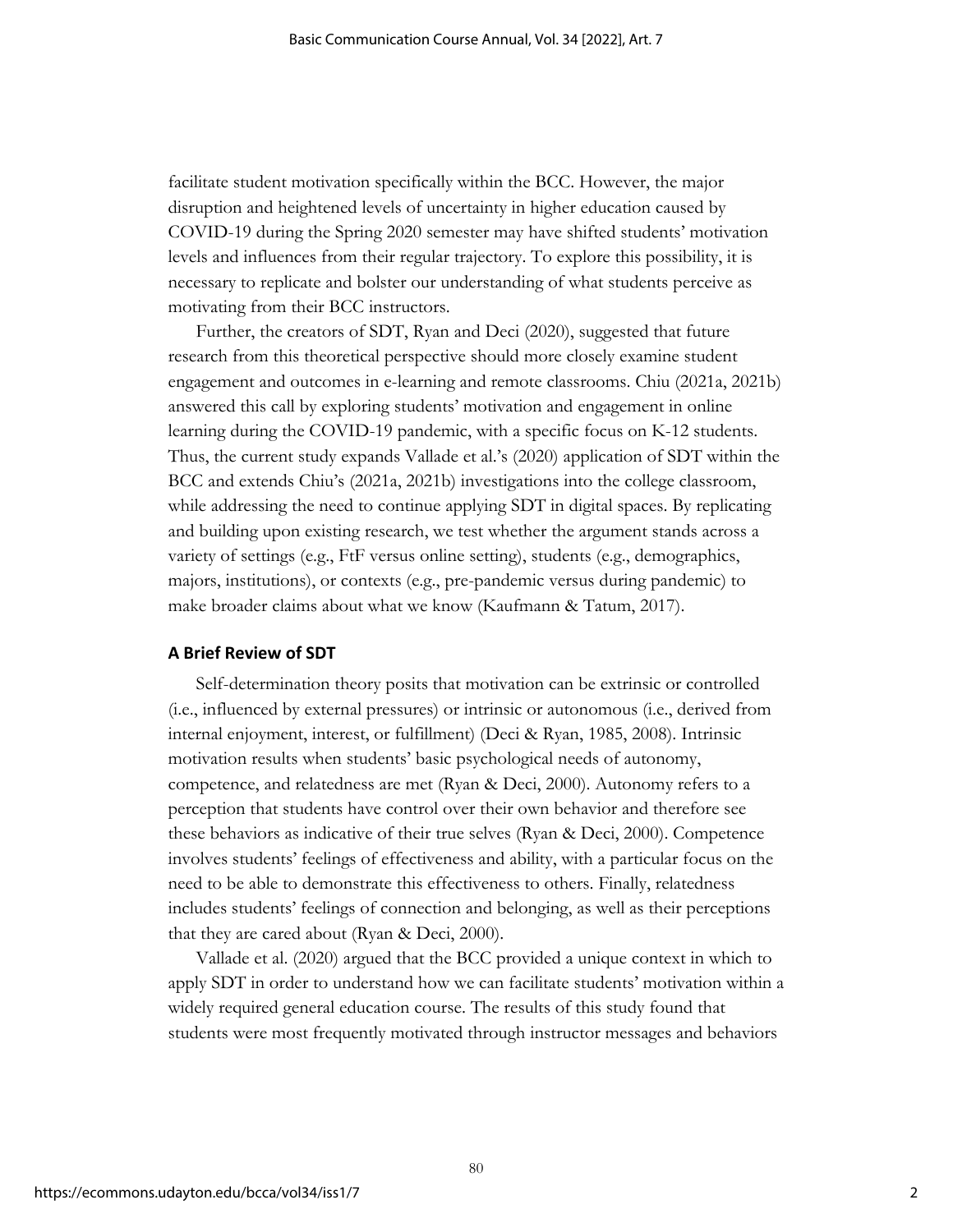that met their needs for relatedness, including a positive teaching style (e.g., rapport, immediacy), content relevance, demonstrating care, and creating a positive classroom climate, among others. Students were also motivated through their need for competence, including instructors' messages that helped reduce uncertainty, communicate encouragement, and provide feedback to students. Autonomy-related behaviors, such as adapting course material to student needs, promoting diverse assignment topics, facilitating individuals' time management, and respecting students were the least frequently reported themes from BCC students, despite previous research asserting the particular importance of autonomy-supportive instruction (Baker & Goodboy, 2019; Goldman & Brann, 2016; Ryan & Deci, 2017). Indeed, Vallade et al. (2020) found that BCC students more frequently reported extrinsic motivators than autonomy-supportive instructor behaviors as keeping them motivated in the BCC. The authors argued that these results and the ways they differ from previous instructional research may be indicative of the contextual influence of the BCC. We believe that the acknowledgement of the larger context is a strength of SDT and makes this a particularly useful theoretical framework to apply here.

SDT maintains that students' motivation and growth can be influenced by their educational environment (Ryan & Deci, 2000). Relatedly, Vallade et al. (2020) pointed out, "in addition to the clear implications stemming from instructor communication behaviors, student motivation is also influenced by the larger context in which instruction occurs" (p. 127). In the Spring of 2020, this context involved the onset of a global pandemic and an abrupt shift in the way we conducted ourselves, both in society and in higher education.

## **The Impact of COVID-19**

In March of 2020, colleges and universities were asked to pivot from face-to-face (FtF) to online instruction, often with little notice and few resources (Gudmundsdottir & Hathway, 2020). Students were required to move out of campus housing, with many students returning home to their families or finding alternate housing on short notice to complete the remainder of the semester virtually (Ashby-King, 2021). Students experienced barriers to learning in the form of limited or no access to technology or Internet, food and housing insecurity, as well as shifts in or additions to their daily routines and responsibilities; moreover, students experienced problematic online course design, communication overload, and a lack of digital competence from their instructors (Adedoyin & Soykan, 2020; Hampsten, 2021; Son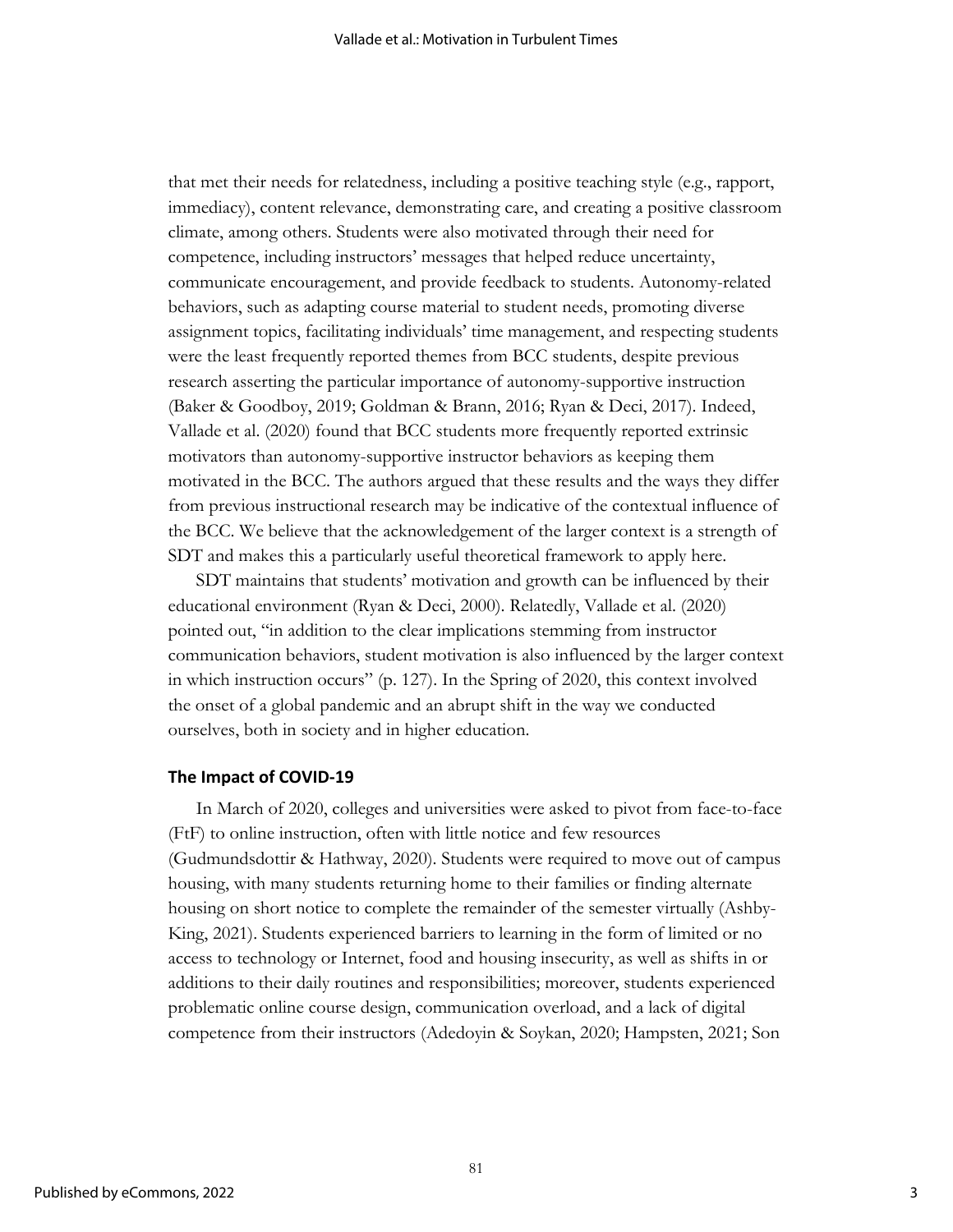et al., 2020). With all the issues and limitations centered around the quick transition, Daniels et al. (2021) found that students' "achievement goals, engagement and perceptions of success all significantly decreased, while their perceptions of cheating increased" (p. 299) when they transitioned into the online space. They explain this could be attributed to online teaching approaches or course design. Moreover, Schmits et al. (2021) explained that students during this time felt overwhelmed, anxious, and depressed.

Meanwhile, instructors rushed to adopt, implement, and communicate the new means of delivering content to support their students' educational needs, which in turn, placed many in situations that were overwhelming, challenging, and uncertain (Carey, 2020; Dhawan, 2020; Frey, 2021; Miller et al., 2021). Yet, amid this upheaval and uncertainty, instructors still found ways to connect and motivate their students (Kaufmann et al., 2021). In the present study, we wanted to explore what instructors did or said to help motivate and engage their students during the turbulent transition at the onset of COVID-19 through the lens of SDT. Thus, the following research questions were posed:

RQ1: What instructor behaviors do students identify as motivating them in the BCC following the initial shift to online learning during COVID-19?

RQ2: What instructor behaviors do students identify as keeping them engaged in the BCC following the initial shift to online learning during COVID-19?

## **Method**

## **Participants and Procedures**

Participants included 526 undergraduate students enrolled in one of two lowerlevel basic multimodal communication courses during the Spring 2020 semester at a Midwestern university. Participants self-identified as female (*n* = 327), male (*n* = 196), female to male transgender (*n* = 1), and nonbinary (*n* = 1), with one participant preferring not to identify their gender. Participants self-reported as white (75.9%), Black or African American (8.4%), Asian or Asian American (8.2%), bi- or multiracial (3.4%), a race or ethnicity not listed (3.4%), and Native American (0.6%). The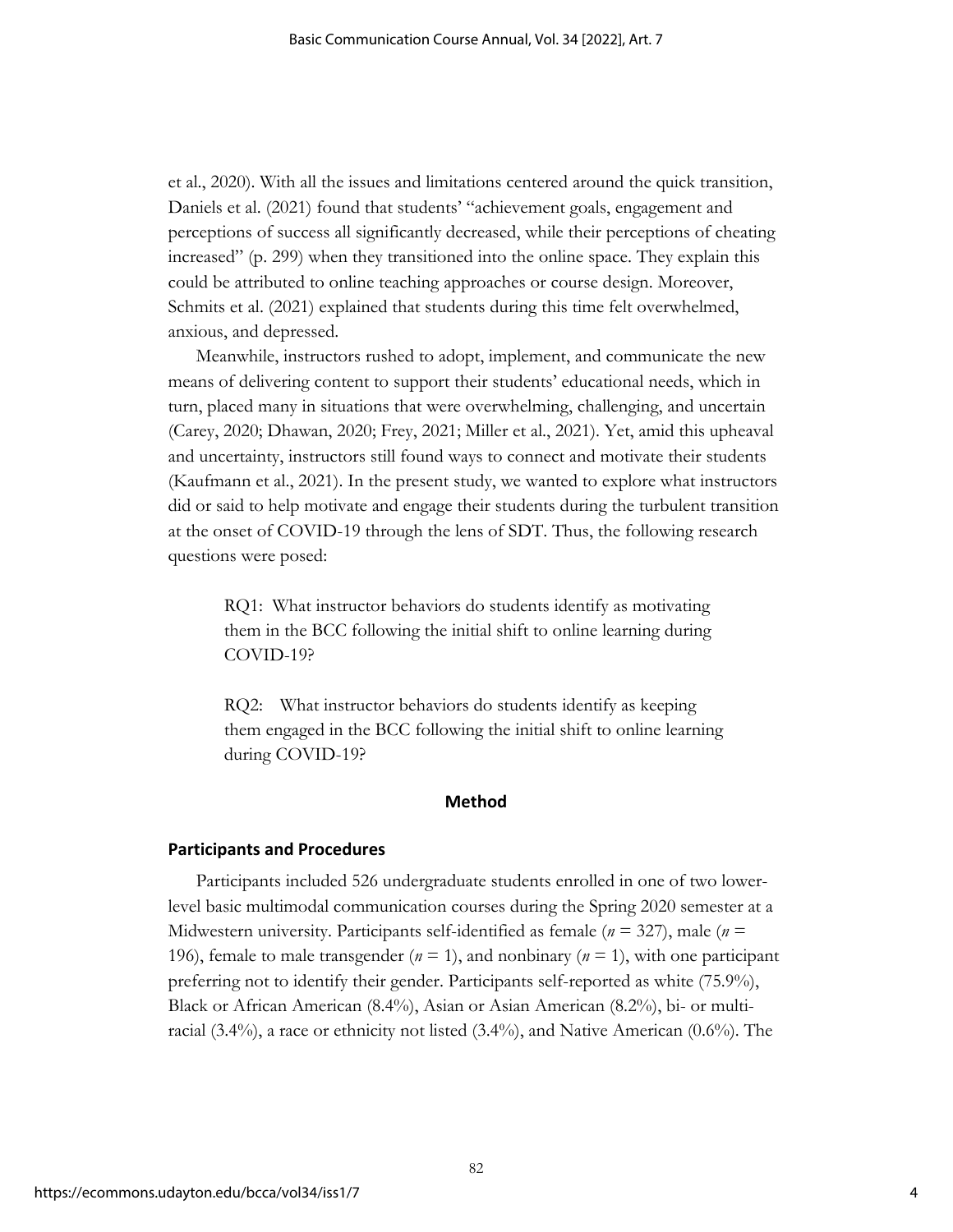majority of participants were first-year students (80.5%), with some sophomores  $(12.2\%)$ , juniors  $(4.9\%)$  and seniors  $(1.0\%)$ . Eight students  $(1.5\%)$  were new transfer students and were unsure of their class standing. Participants ranged in age from 18 to 43 ( $M = 18.87$ ,  $SD = 1.54$ ) and represented 52 academic majors across campus. Finally, participants reported that their classes utilized a combination of synchronous and asynchronous meetings (43.3%), involved completely asynchronous course material (43.0%), or met synchronously each week (13.3%).

Data for the current study were collected as part of basic course assessment. Specifically, students in the basic course are required to complete a post-test at the end of the semester (i.e., week 15 and 16). Only responses of students who consented for their work to be used beyond internal assessment are reported in the current study. Several additional cognitive and affective questions were included for assessment purposes but are not reported in this study.

#### **Measurement**

As part of larger BCC assessment data, students were asked to respond to two open-ended questions about their experiences with the course "following the university's decision to move all classes online for the second half of the semester." Specifically, they were asked (1) *"How, if at all, has your instructor impacted your motivation during this time?"* and (2) *"How has your instructor tried to keep you engaged during this time, and how has it affected your experience?"*

## **Data Analysis**

To answer the proposed research questions and replicate previous work, we employed the codebook developed by Vallade et al. (2020), who utilized SDT as their guide. Additional themes were added to the codebook as they emerged from participant responses. The authors met, reviewed the themes, and randomly selected approximately 20% of responses ( $n = 105$ ) to code to establish intercoder reliability. Discrepancies in coding were resolved through discussion, resulting in Krippendorff's alpha coefficients of .95 for motivation and .98 for engagement. The remaining responses ( $n = 421$ ) were divided amongst the research team members and coded independently.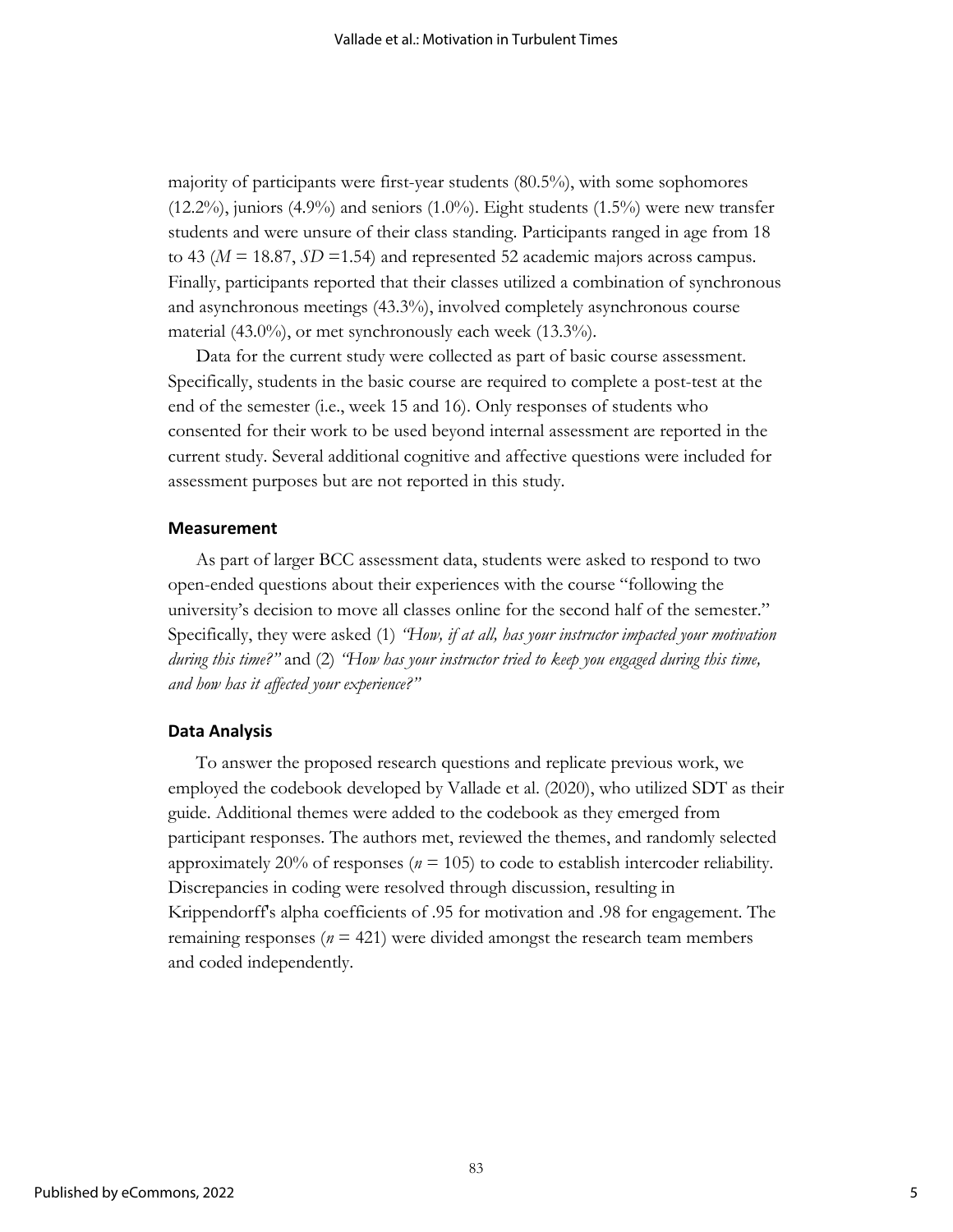## **Results**

## **RQ1: Student Motivation**

All categories and themes, with frequency counts, for RQ1 are displayed in Table 1. Several participant responses required multiple codes.

## **Table 1**

## *Motivation themes and frequencies*

| Category/Theme                                       | <b>Frequency</b> |
|------------------------------------------------------|------------------|
| <b>Relatedness</b>                                   | 241              |
| Instructor Presence*                                 | 92               |
| Demonstrating Care and Understanding*                | 64               |
| Positive Teaching Style                              | 63               |
| Promoting Group Work and Collaboration               | 10               |
| Encouraging Out-of-Class Communication               | 3                |
| <b>Content Relevance</b>                             | 3                |
| <b>Positive Climate</b>                              | 3                |
| Active Engagement/Asking Questions*                  | $\overline{2}$   |
| Self-Disclosure                                      | 1                |
| Competence                                           | 170              |
| Providing Help*                                      | 76               |
| <b>General Encouragement</b>                         | 61               |
| <b>Reducing Uncertainty</b>                          | 19               |
| Oral and Written Feedback                            | 14               |
| Autonomy                                             | 52               |
| <b>Adapting Course Material Around Student Needs</b> | 28               |
| Time Management and Flexibility*                     | 20               |
| <b>Promoting Diverse Assignment Topics</b>           | $\overline{2}$   |
| <b>Respecting Students</b>                           | 1                |
| Eliciting and Considering Opinions and Feedback*     | 1                |
| Self-Motivation                                      | 6                |
| <b>Extrinsic/Controlled Motivation</b>               | 65               |
| Reminders                                            | 50               |
| <b>External Motivators</b>                           | 13               |
| <b>Emphasizing Extrinsic Rewards/Punishments</b>     | $\overline{2}$   |
| Amotivation                                          | 3                |
| No Impact*                                           | 56               |

*Note*. \*denotes codes unique to or modified for the current study. Italicized portions indicate modifications to codes identified by Vallade et al. (2020).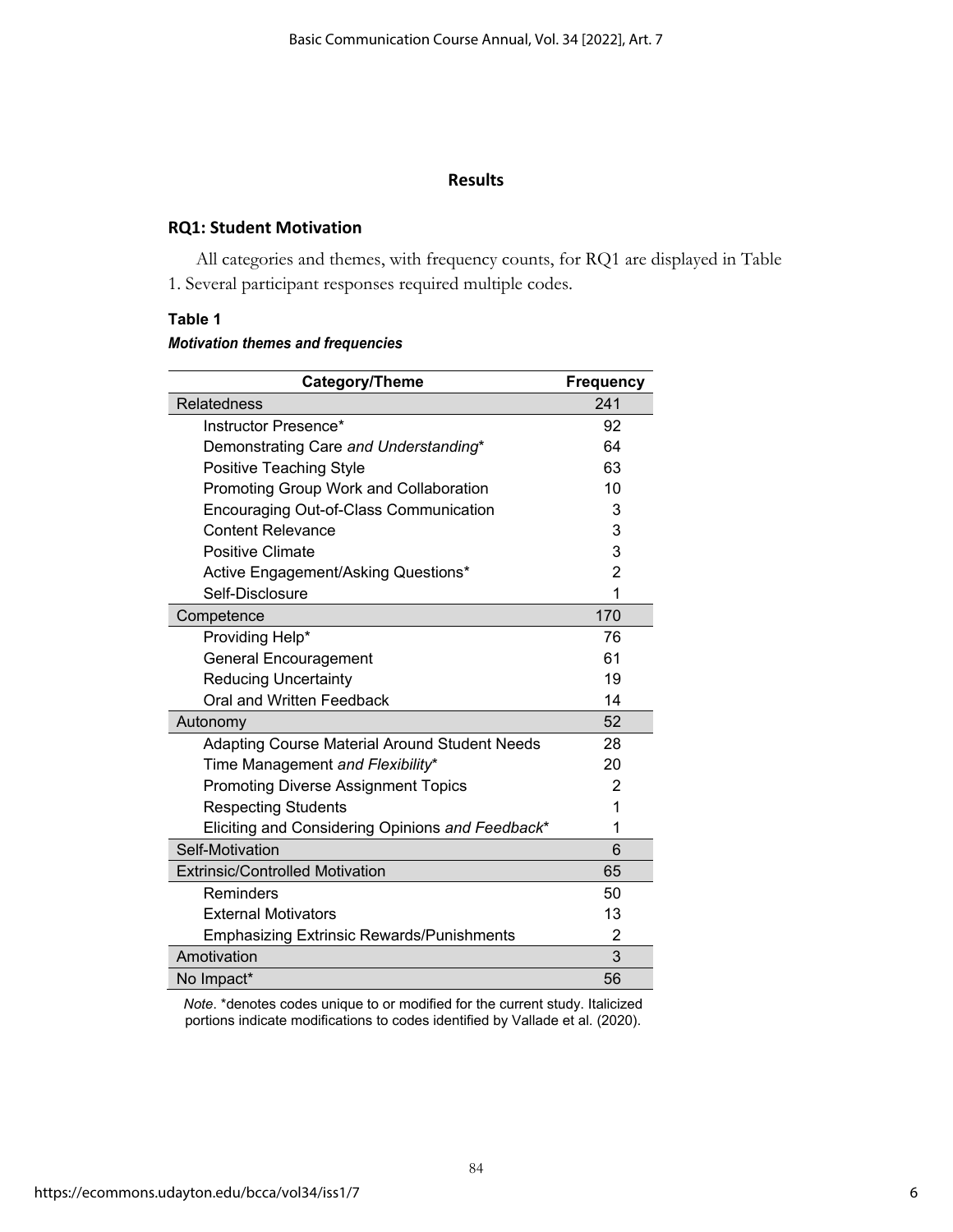Similar to results obtained by Vallade et al. (2020), participants most frequently identified instructor messages and behaviors that met their need for relatedness as motivating during this tumultuous time. However, what these relatedness behaviors looked like differed from previous results. The most frequently reported theme in this category was one that emerged in the present study, *instructor presence*, which encompassed student descriptions of the consistency, synchronicity, and modality of instructor communication, as well as instructor messages highlighting their continued availability to students. This theme included instructors' use of video meeting software (i.e., Zoom), announcements posted in the learning management system, and the use of videos and other rich media to relay information to students. For example, participants' responses for this theme ranged from: "The online zoom meetings were very helpful;" "…. has done an excellent job during this time because he is keeping us updated and as if we were still on campus, as well as, he makes himself available to us;" "Yes, his videos on canvas motivated me to stay on top of the work and to reach out;" to "She has continuously sent us announcements of what we need to accomplish and has been checking up on us."

The next most frequent theme involved instructor demonstrations of *caring and understanding*, often recognizing the personal challenges brought on by the pandemic, and letting students know that the instructor cares about them. For example, participants reported responses for this theme that included: "… very positive and supportive which keeps me going;" "He was very helpful for us to keep going. All motivation level was lower than usual, but he was very encouraging and tried to make sure we were all doing okay personally before pushing more work at us;" and "by providing positive messages and understanding that personally this was a difficult transition for me." The third most frequent relatedness theme involved an instructor's positive teaching style, with students describing their instructors' enthusiasm, interesting classes and activities, or otherwise exciting or entertaining teaching style. For this theme, participants noted their instructors: "…had a really positive attitude and that was really nice to have;" and made "class interesting and actually makes me look forward to online classes. This is the only class that I have synchronously and I look forward to [the professor's] class every week because he has a way of making the content he delivers/teaches us interesting and fun."

The second most frequent SDT category to emerge involved competence, generally in the form of *providing help*, a new code that emerged from the current data. Participants described instructors providing help with course content or assignments

85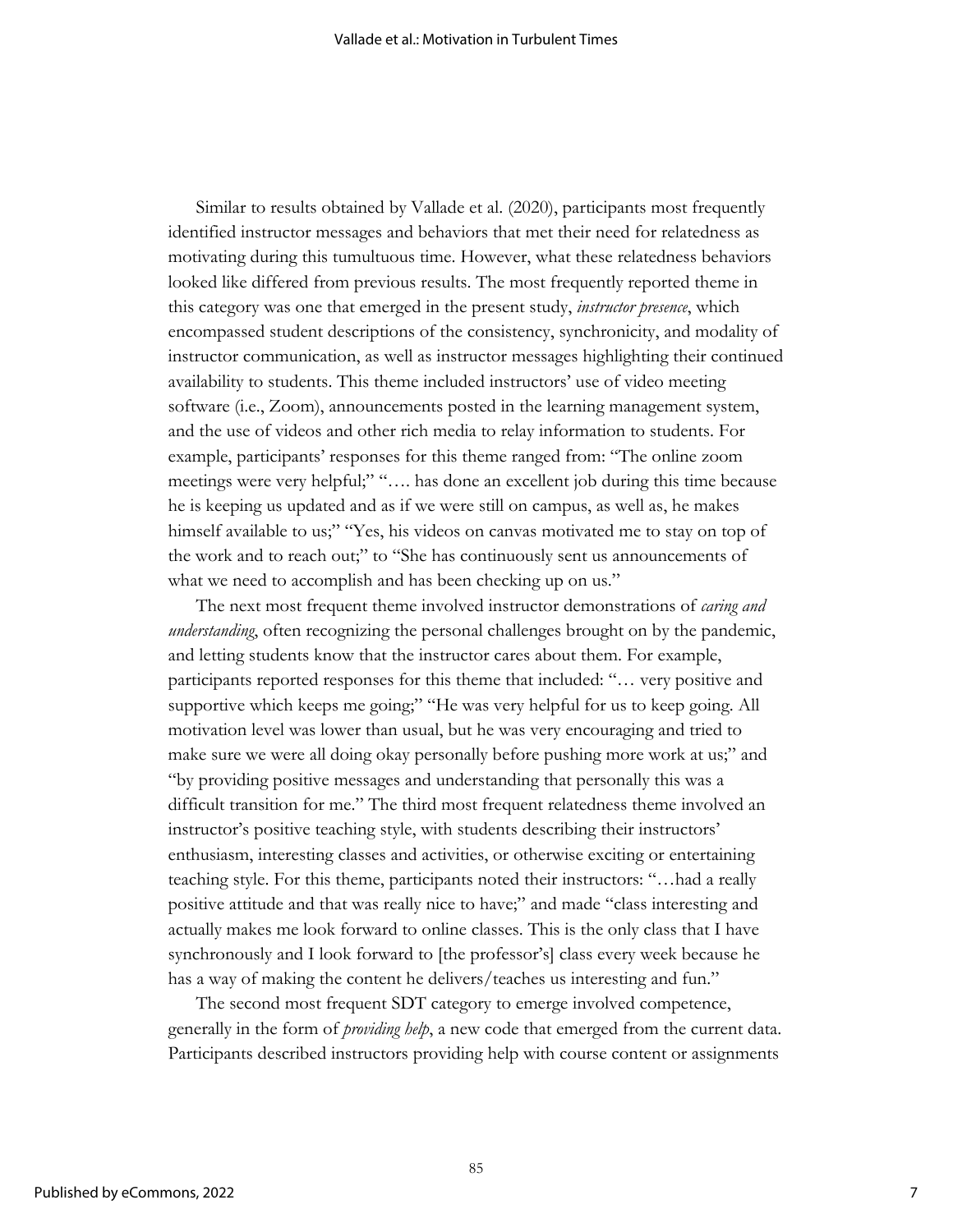or mentioned general assistance. For example, one participant noted their professor "has been extremely positive and helpful." Other participants explained their instructor "… always made sure we knew he was here to help us;" and "… was very helpful and positive with any questions I had." *General encouragement* was also a frequently described element of competence, as instructors provided motivational messages regarding students' abilities and capacity to complete their work, do their best work, or make it through the semester, which helped boost students' confidence in their abilities. For example, participants noted that the instructor would: "often give us words of encouragement and examples of how to be motivated and active during this time;" and "…continued to send us motivating messages..." Student participants also appreciated instructors *reducing their uncertainty*, generally through clear organization and communication, particularly with regard to what was expected each week or what was expected for course assignments. For this theme, one participant explained that instructors gave them "all the information we need to be successful."

It should be noted that participants also relied relatively heavily on extrinsic motivators, particularly reminders, as this helped them stay on track and motivated to finish the semester. Additionally, 56 participants indicated that their instructor did not impact their motivation at all during this time.

## **RQ2: Student Engagement**

All categories and themes, with frequency counts, for RQ2 are displayed in Table 2. Several participant responses required multiple codes.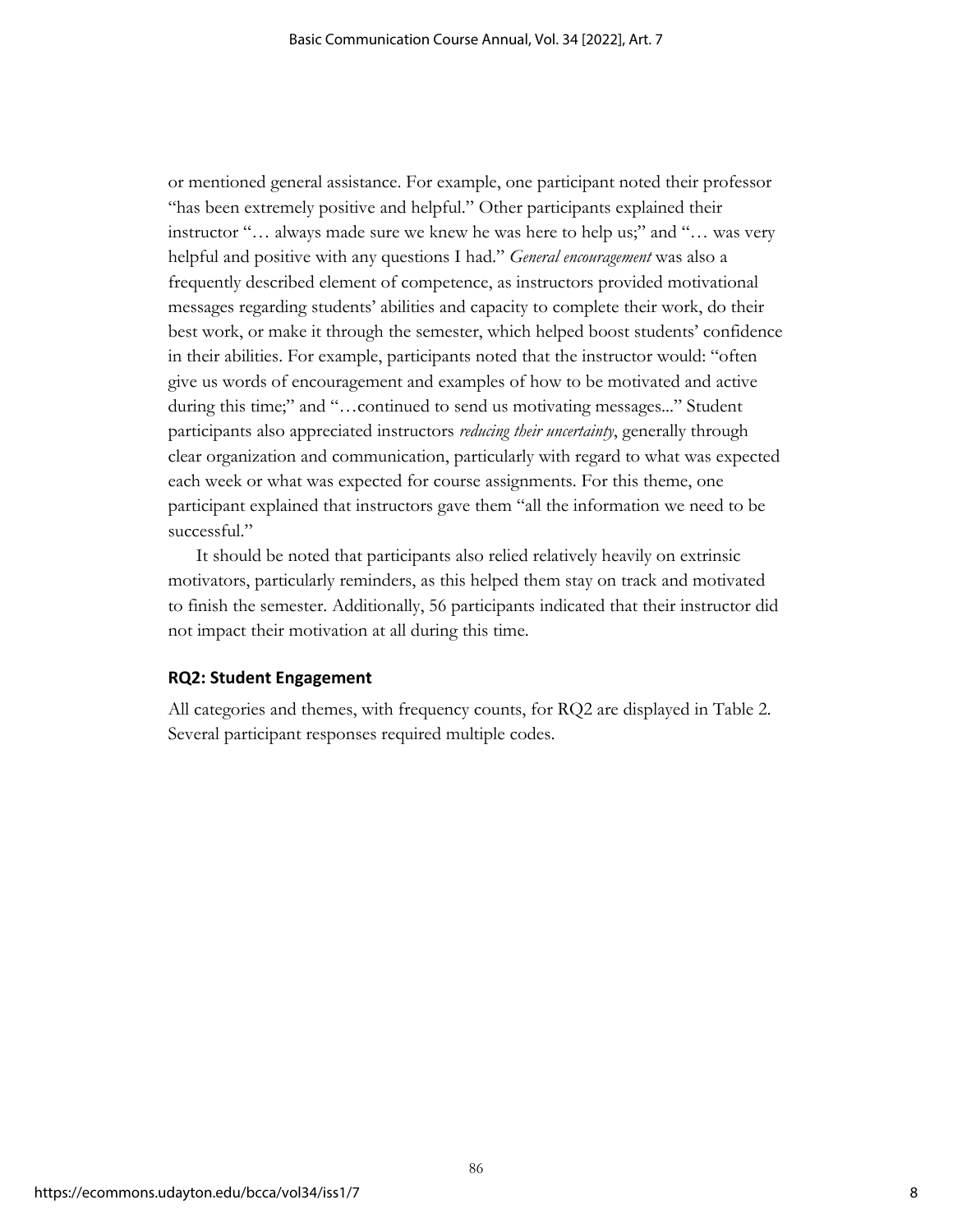## **Table 2**

## *Engagement themes and frequencies*

| Category/Theme                                   | Frequency      |
|--------------------------------------------------|----------------|
| <b>Relatedness</b>                               | 436            |
| Instructor Presence*                             | 228            |
| Promoting Group Work and Collaboration           | 79             |
| Demonstrating Care and Understanding*            | 49             |
| Positive Teaching Style                          | 40             |
| Active Engagement/Asking Questions*              | 14             |
| <b>Content Relevance</b>                         | 7              |
| Self-Disclosure                                  | 6              |
| Encouraging Out-of-Class Communication           | 6              |
| <b>Using Humor</b>                               | 5              |
| <b>Positive Climate</b>                          | $\overline{2}$ |
| Competence                                       | 67             |
| <b>Reducing Uncertainty</b>                      | 24             |
| Providing Help*                                  | 23             |
| <b>General Encouragement</b>                     | 13             |
| Oral and Written Feedback                        | 6              |
| <b>Challenging Assignments and Assessments</b>   | 1              |
| Autonomy                                         | 51             |
| Adapting Course Material Around Student Needs    | 30             |
| Time Management and Flexibility*                 | 8              |
| <b>Promoting Diverse Assignment Topics</b>       | 5              |
| <b>Respecting Students</b>                       | 5              |
| Eliciting and Considering Opinions and Feedback* | 3              |
| <b>Extrinsic/Controlled Motivation</b>           | 97             |
| Reminders                                        | 54             |
| <b>External Motivators</b>                       | 43             |
| Amotivation                                      | 1              |
| No Impact*                                       | 19             |

*Note*. \*denotes codes unique to or modified for the current study. Italicized portions indicate modifications to codes identified by Vallade et al. (2020).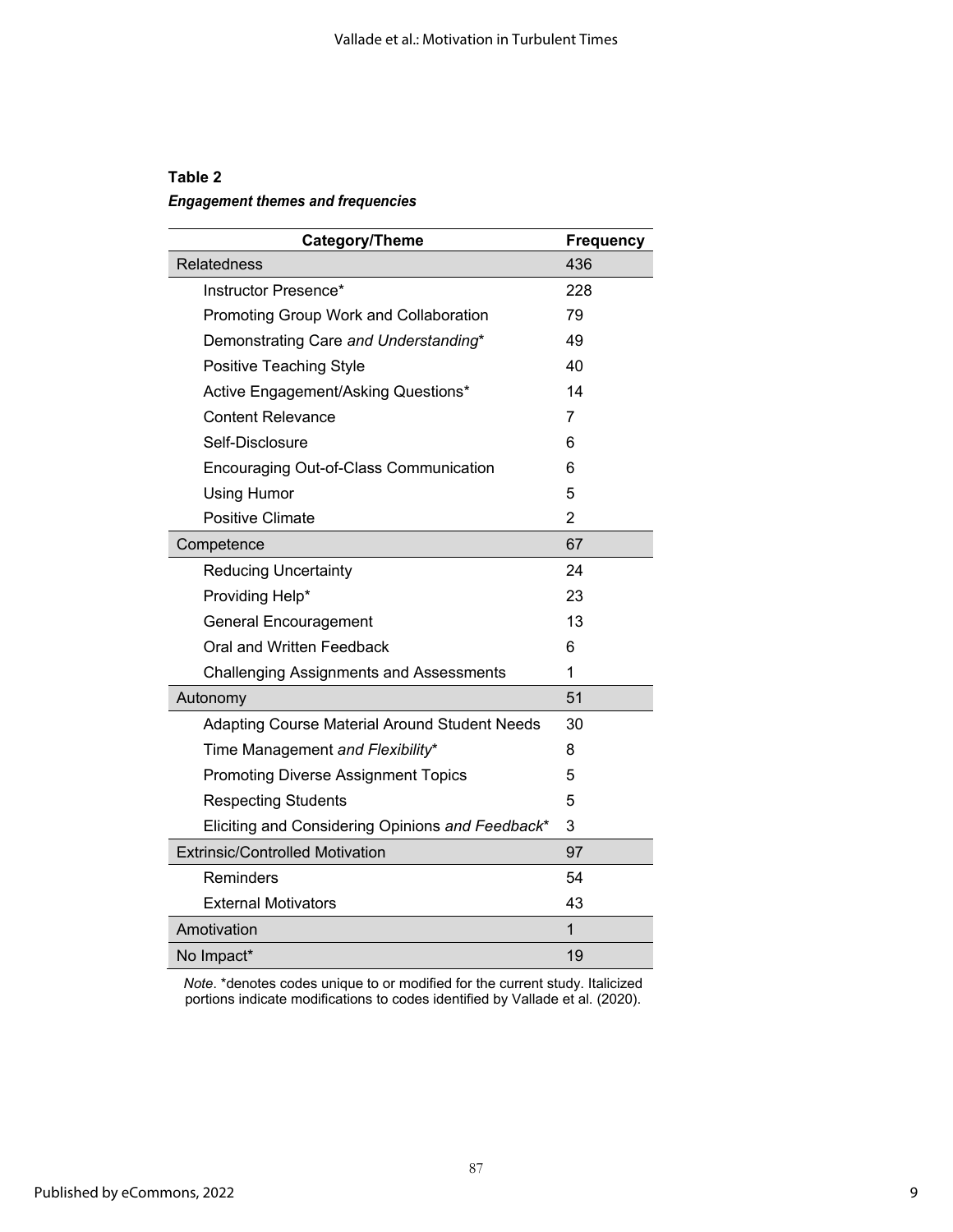By a wide margin, relatedness was the most frequently reported category with relation to student engagement. Specifically, participants indicated that they were more engaged in courses where *instructor presence* was prevalent, particularly with the use of synchronous class options, small group, or one-on-one meetings, use of videos for asynchronous messages and lecture material, and frequent and consistent communication from instructors (e.g., LMS announcements). Promoting group work and collaboration was also frequently mentioned, generally through group assignments and discussion boards. For example, participants frequently noted: "My instructor consistently posts video announcements…;" "…posts daily videos, keep us consistently updated, and has discussion boards that keep us engaged in the class;" "…post weekly discussion to help all the folks engaged in the content of the class. It help [sic] me illustrate my ideas about the class;" and even "…would have real time meetings, which I couldn't always do but it was nice that he wanted to have that interaction with us because none of my other professors did that."

Beyond relatedness, students were engaged through *extrinsic motivators*, typically assignments and deadlines, as well as reminders about these deadlines and assignments. For example, one participant stated, "She has made assignments due each week. It has kept me engaged in the course."

#### **Discussion**

It is undeniable that the COVID 19 pandemic has had a notable impact on student motivation and engagement in the classroom, a contextual challenge added to the already existing challenges to motivating students in general education courses such as the BCC (Glynn et al., 2005; Jessup-Anger, 2011). In order to extrapolate on these impacts, this study sought to replicate work conducted by Vallade et al. (2020) to examine BCC instructor messages and behaviors perceived as motivating and engaging during a time of turmoil and uncertainty. Based on the data, participants' responses replicate pre-COVID research in the importance of relatedness and connection and offer new insights into how these connections were established (e.g., instructor presence, synchronous meetings) during this unique time in history. Results highlighted the importance of instructor presence and student connection, the need for caring, understanding, and adaptability, and the role of external motivators.

In terms of enhancing motivation and engagement in the current study, BCC students most frequently identified instructor presence and student connection as behaviors that met their needs for relatedness, though their descriptions were both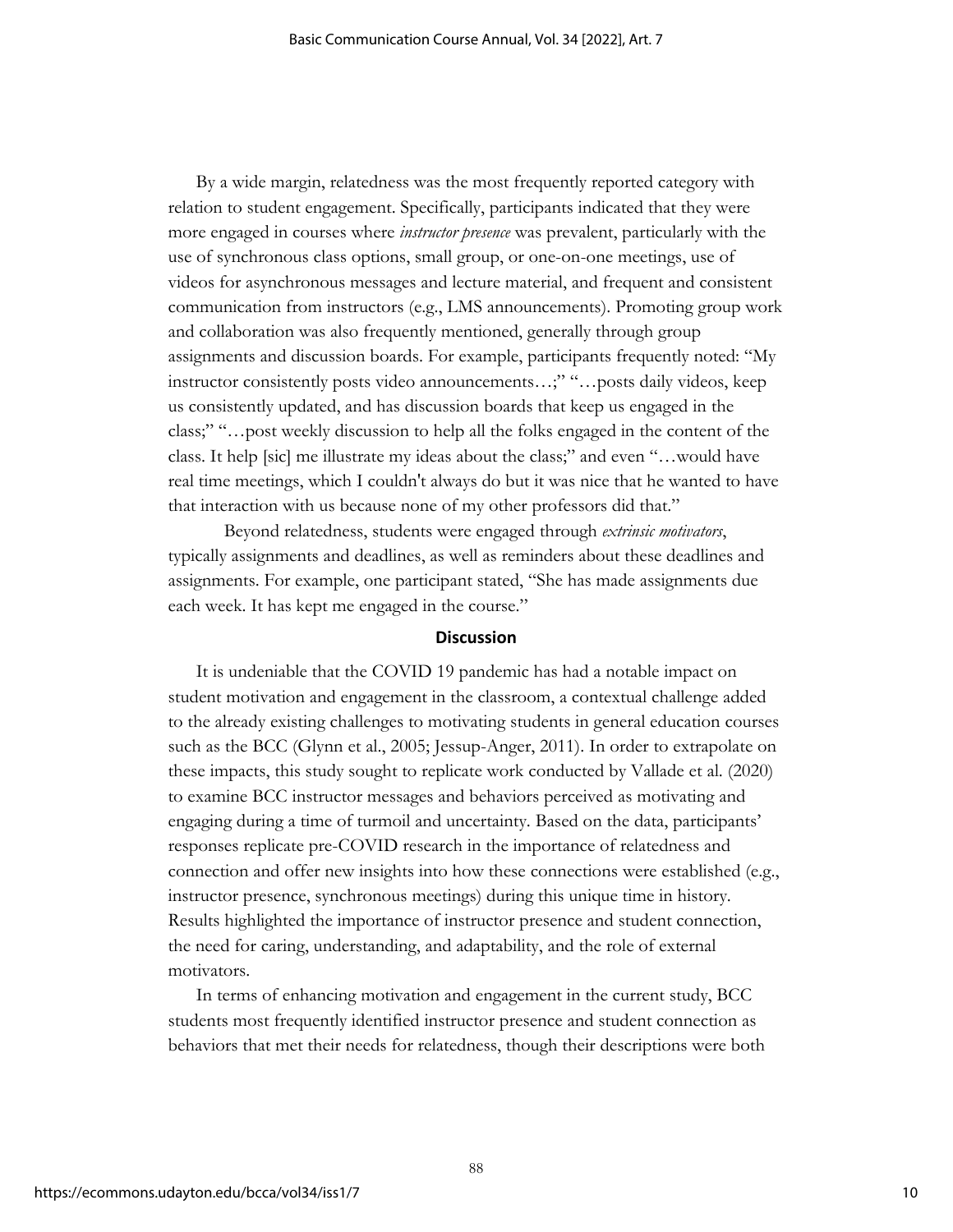similar to and different from pre-COVID behaviors (Vallade et al., 2020). Students clearly want to be engaged and to perceive a positive connection with their instructors and peers, and these results add additional support for this across a variety of times and contexts (e.g., Kaufmann & Vallade, in press; Vallade et al., 2020). Unique to the current study, when students perceived the instructor as an integral, social part of the classroom, they perceived the instructor's presence (i.e., "the degree of salience of the other person in the interaction and the consequent salience of the interpersonal relationships," Short et al., 1976, p. 65). Indeed, most, if not all, of the students in this study were enrolled in face-to-face classes with their instructor prior to the online migration caused by the pandemic. Consequently, after moving online, presence appeared to function analogously to immediacy (e.g., Dixson et al., 2017); perhaps instructors who made themselves more salient through frequent and consistent communication with students, even while no longer physically in the same space, facilitated motivation and engagement by coming closer to resembling the traditional face-to-face classroom (Frisby et al., 2013). These results are consistent with student reports that they want the use of provided technology and platforms to serve as opportunities for synchronous interaction and engagement (e.g., see Kaufmann et al., 2016). In the BCC, where conversations about how to effectively engage students in online sections of public speaking courses are carried out regularly (Broeckelman-Post et al., 2019; Westwick et al., 2016), these results have meaningful practical implications regarding instructor training related to technology (e.g., video construction, virtual meeting software), as well as exploring course formatting options (e.g., synchronous/asynchronous, hybrid).

Further, instructor caring and understanding as forms of connection were particularly meaningful to students as they all struggled through personal and academic challenges exacerbated by the pandemic, with instructors checking in on students, expressing solidarity, and being understanding in terms of what students were going through. Students were also kept engaged through continued interaction with their classmates through group work and discussion boards. Although discussion boards may have a negative connotation and are at times incorporated into online classrooms in ways that prompt students to describe them as awkward or cumbersome (Kaufmann & Vallade, 2021), relying on discussion boards seems to be an effective contingency plan when other constraints on communication and interaction are in place. Taken together, students want to communicate and interact with one another to maintain connections, especially when they are not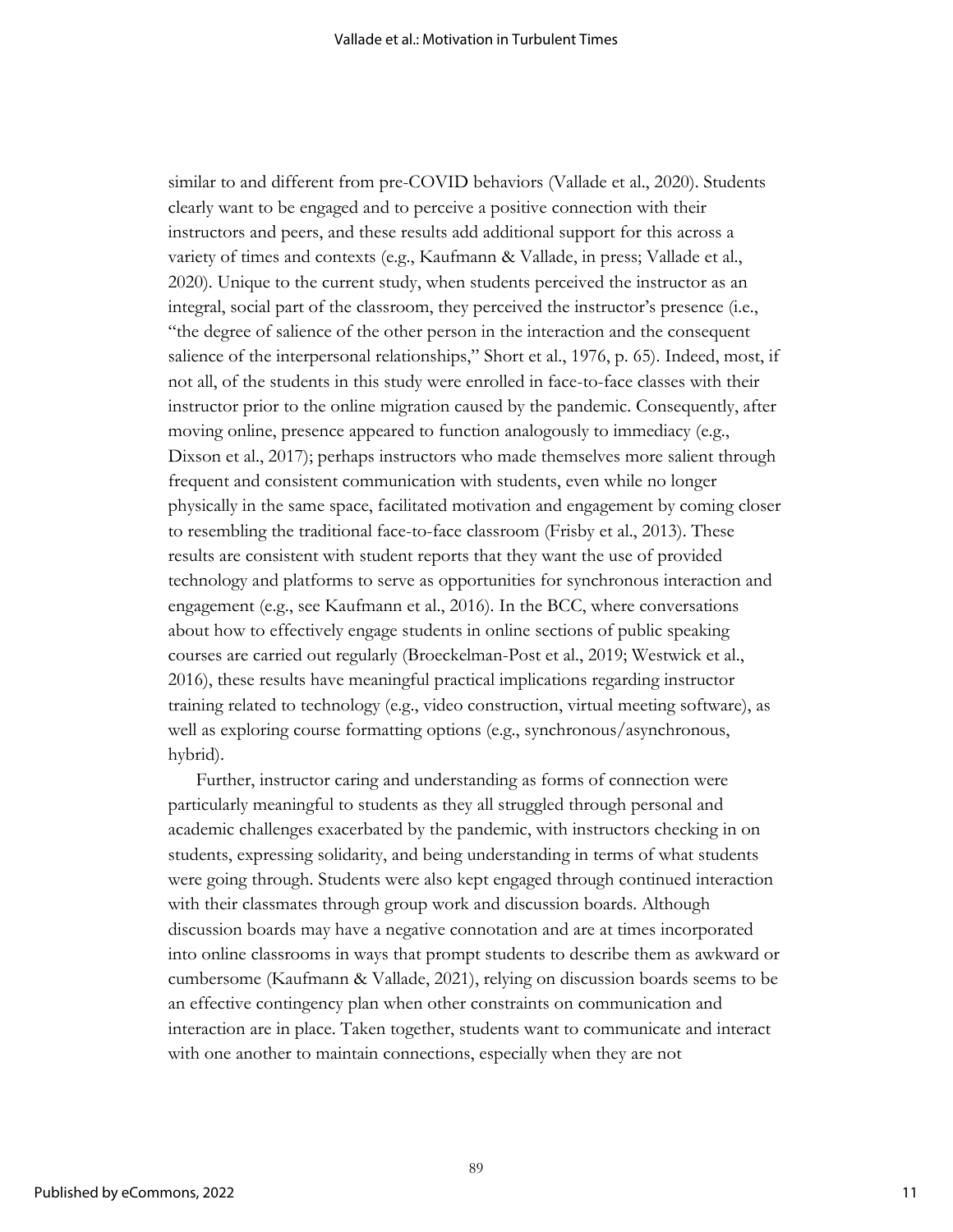geographically close or able to be in the same space (Kaufmann & Vallade, 2021). Indeed, being able to see peers and engage in "real-time" increased perceptions of motivation and engagement among students, but it is just as important to consider and recognize that there may be circumstances that hinder or prevent students from turning on their cameras (e.g., home life, privacy, internet bandwidth; Castelli & Sarvary, 2021). Moreover, planning to ensure a sense of regularity and modality of communication with instructors, as well as approachability and availability were all deemed important for students.

Although intrinsic motivation is the ideal end goal and SDT provides a framework for helping students reach this objective, the extreme circumstances and uncertainty of a global pandemic, as well as the shift to new and, for many, unfamiliar online formats, unsurprisingly created a situation where intrinsic motivation may have been difficult to maintain. In this situation, external motivators in the form of frequent reminders helped to keep students on track and reduced their uncertainty about what needed to be done. Assignments and deadlines also kept students engaged by ensuring that they did not simply withdraw from the course once it was no longer held in person. In times of ambiguity, external classroom regulations may serve an increasingly important function to ensure students remain motivated and engaged to complete the course and accomplish short-term goals.

Additionally, it is important to note that some students reported that instructors were not able, or perhaps did not do anything, to motivate them, during this time. It was a heavy lift shifting classes online and many instructors were managing personal challenges as well, which may have influenced their ability to develop and sustain a course format that utilized synchronous meeting times or media rich formats. However, a majority of students identified very positive instructor messaging and instructional strategies during this time.

## **Theoretical Implications**

An additional purpose of the current study was to replicate Vallade et al.'s (2020) application of SDT in the BCC to provide further clarification regarding our student population's (e.g., typically first-year students fulfilling general education requirement) motivation and engagement. Ryan et al. (2021) articulated the relevance of autonomy, in particular, within the context of COVID-19, and this extended into the BCC classroom in the form of adapting the course to student needs during the transition online (e.g., utilizing technology effectively, adjusting deadlines and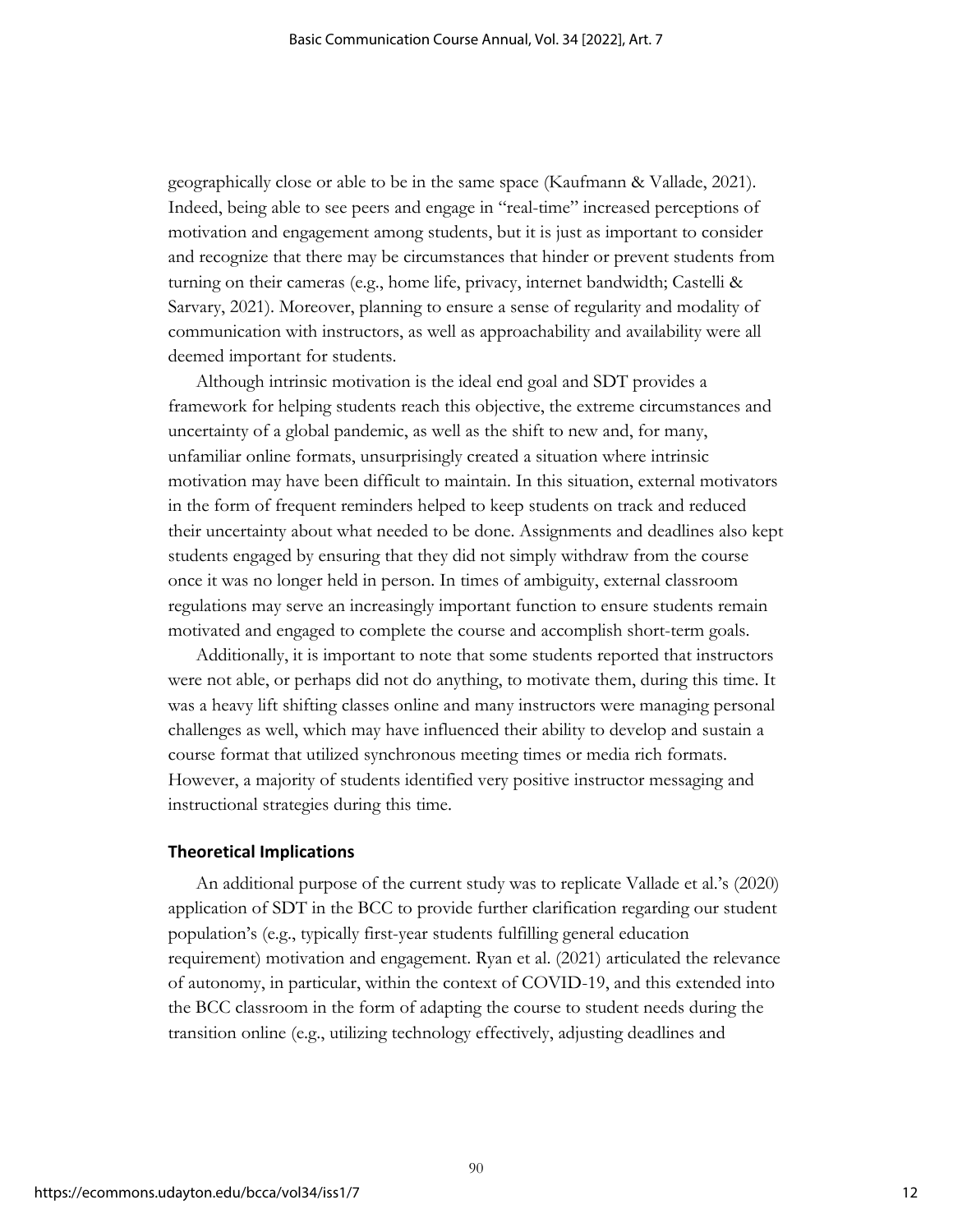assignments) and being flexible with regard to students' use of time. However, similar to Vallade et al.'s (2020) findings, although students appreciated flexibility and adaptability, the importance of connection and reminders were clearly more prevalent in their minds. First-year students' needs for relatedness may be higher than in other contexts, as they search for connections that will keep them tethered to a campus community (i.e., retention; McKenna-Buchannan et al., 2020), supporting the importance of examining SDT across different contexts and within the BCC, specifically (see Vallade et al., 2020). Further, although extrinsic motivators are viewed as less desirable for encouraging student progress, they may be especially useful for first-year students who make up the majority of BCC classrooms, particularly in the form of regular reminders, as they may still be learning how to navigate their newfound autonomy and engage in effective time management during the initial transition to college (Cameron & Rideout, 2020).

#### **Practical Implications**

These results offer several practical implications for BCC directors and instructors, both as we continue to navigate a global pandemic and beyond. As discussions flourish regarding effective online BCC development and delivery, specifically with regard to the public speaking components (Broeckelman-Post et al., 2019; Westwick et al., 2015; Westwick et al., 2016), we are offered a glimpse into ways in which instructors can maintain presence via mediated channels. BCC directors may think about how to implement or expand technology training for instructors to incorporate more rich and interactive media platforms into their online courses, perhaps offering professional development workshops spotlighting instructional technologies.

Additionally, although online courses have traditionally been conceptualized as asynchronous, exploring a variety (e.g., hybrid, synchronous) of course formats may provide flexibility and autonomy for students without losing many of the desired elements of in-person courses (e.g., geographic flexibility). BCC instructors should also be mindful of the importance and impact that they have in terms of the connections they form with students and how much their messages of care and understanding mean to them (Kaufmann et al., 2021), particularly as first-year students (Vallade et al., 2020).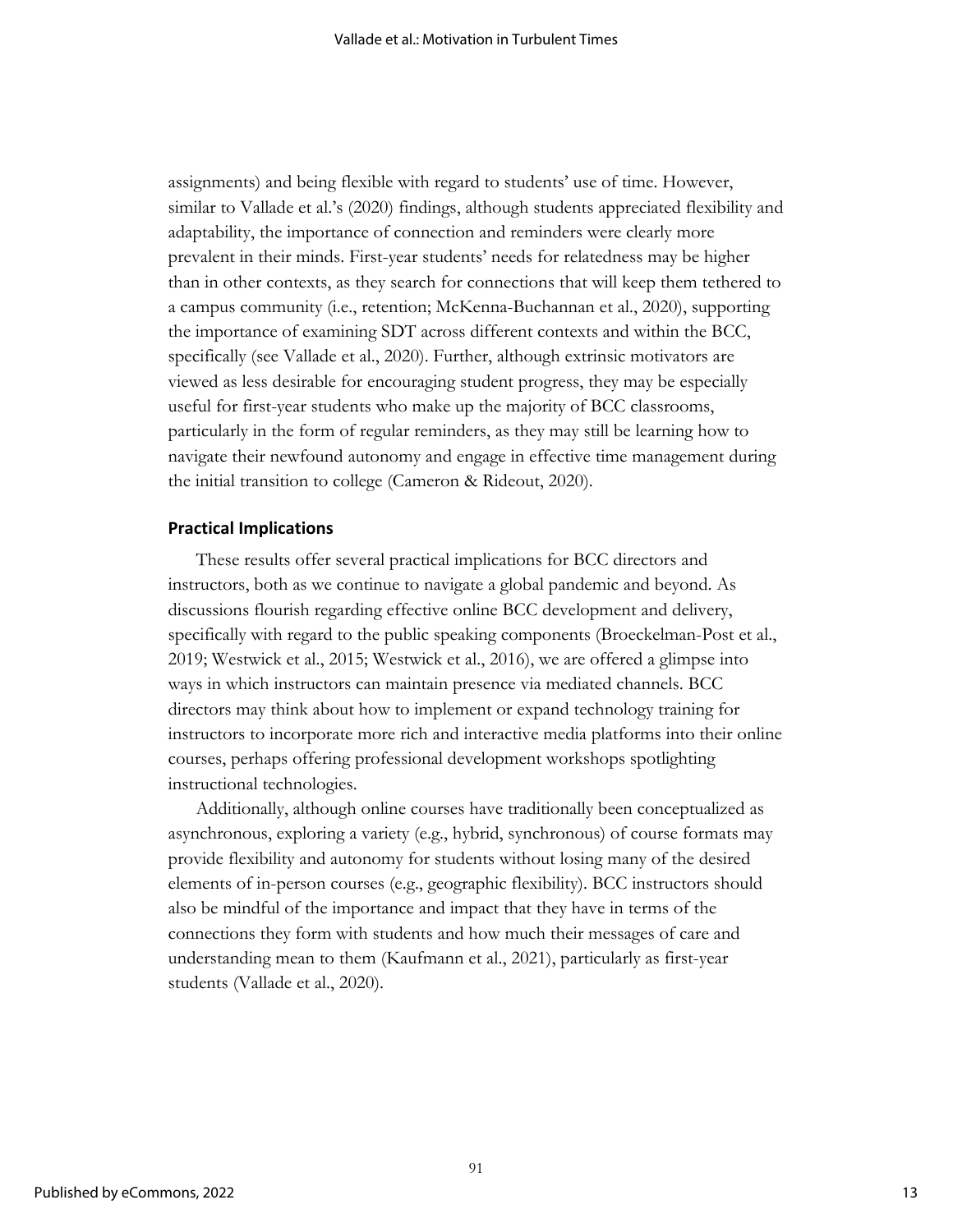## **Limitations and Future Research**

This study is not without limitations. Data were collected from one academic unit at one university. Future research should examine how students across multiple institutions perceive instructor messages and behaviors to test if findings are central to this unit or more generalizable across educational spaces. Additionally, the present results offer some perspective regarding the application of SDT within remote classrooms and in conjunction with the use of technology in education (Ryan & Deci, 2020). Future research should continue to incorporate SDT as a theoretical framework for investigating student motivation in mediated and hybrid classrooms, beyond the specific context of COVID-19. For example, in online sections of the BCC that do not have an assigned weekly meeting time, synchronous classes are likely not possible. How might these instructors establish connections through other forms of rich media and technology?

## **Conclusion**

While these results are not groundbreaking, it is noteworthy how straightforward and practical the communication messages and behaviors are for BCC instructors to replicate in their own practice, with a particular emphasis on the connections they form with and among students. BCC instructors must be cognizant of what they say and do in their classroom spaces to bolster students' perceptions of motivation and engagement, albeit during times of normalcy or turbulence.

## **Bibliography**

- Adedoyin, O. B., & Soykan, E. (2020). Covid-19 pandemic and online learning: The challenges and opportunities. *Interactive Learning Environments*. Advanced online publication. https://doi.org/10.1080/10494820.2020.1813180
- Ashby-King, D. T. (2021). More than just a variable: COVD-19 and the call to complicate communication education research. *Communication Education, 70*(2), 205–207. https://doi.org/10.1080/03634523.2020.1857417

Baker, J. P., & Goodboy, A. K. (2019). The choice is yours: The effects of autonomy-supportive instruction on students' learning and communication. *Communication Education, 68*, 80–102. https://doi.org/10.1080/03634523.2018.1536793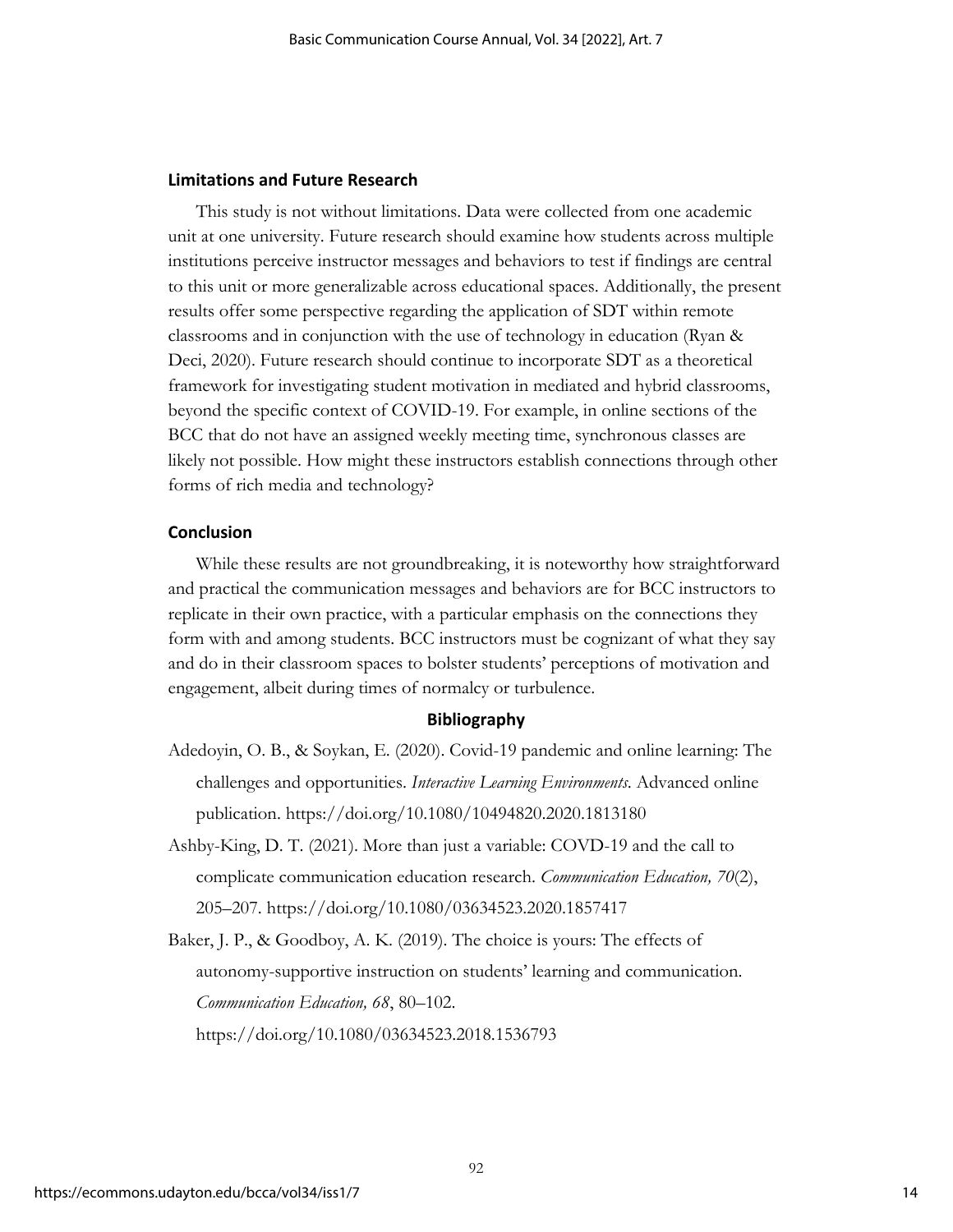Broeckelman-Post, M. A., Hyatt Hawkins, K. E., Arciero, A. R., & Malterud, A. S. (2019). Online versus face-to-face public speaking outcomes: A comprehensive assessment. *Basic Communication Course Annual, 31*(1), 144–170. https://ecommons.udayton.edu/bcca/vol31/iss1/10

Browning, M. H., Larson, L. R., Sharaievska, I., Rigolon, A., McAnirlin, O., Mullenbach, L., Cloutier, S., Vu, T.M., Thomsen, J., Reigner, N., Metcalf,E.C., D'Antonio, A., Helbich, M., Bratman, G.N., & Alvarez, H. O. (2021). Psychological impacts from COVID-19 among university students: Risk factors across seven states in the United States. *PloS One, 16*(1), 1–27. https://doi.org/10.1371/journal.pone.0245327

- Cameron, R. B., & Rideout, C. A. (2020). 'It's been a challenge finding new ways to learn': First-year students' perceptions of adapting to learning in a university environment. *Studies in Higher Education*. Advanced online publication. https://doi.org/10.1080/03075079.2020.1783525
- Carey, K. (2020). Is everybody ready for the big migration to online college? Actually, no. *The New York Times*. https://www.nytimes.com
- Castelli, R. R., & Sarvary, M. A. (2021). Why students do not turn on their video cameras during online classes and an equitable and inclusive plan to encourage them to do so. *Ecology and Evolution, 11*(8), 3565–3567. https://doi.org/10.1002/ece3.7123
- Chiu, T. K. F. (2021a). Applying the self-determination theory (SDT) to explain student engagement in online learning during the COVID-19 pandemic. *Journal of Research on Technology in Education.* Advanced online publication. https://doi.org/10.1080/15391523.2021.1891998

Chiu, T. K. F. (2021b). Student engagement in K-12 online learning amid COVID-19: A qualitative approach from a self-determination theory perspective. *Interactive Learning Environments*. Advanced online publication. https://doi.org/10.1080/10494820.2021.1926289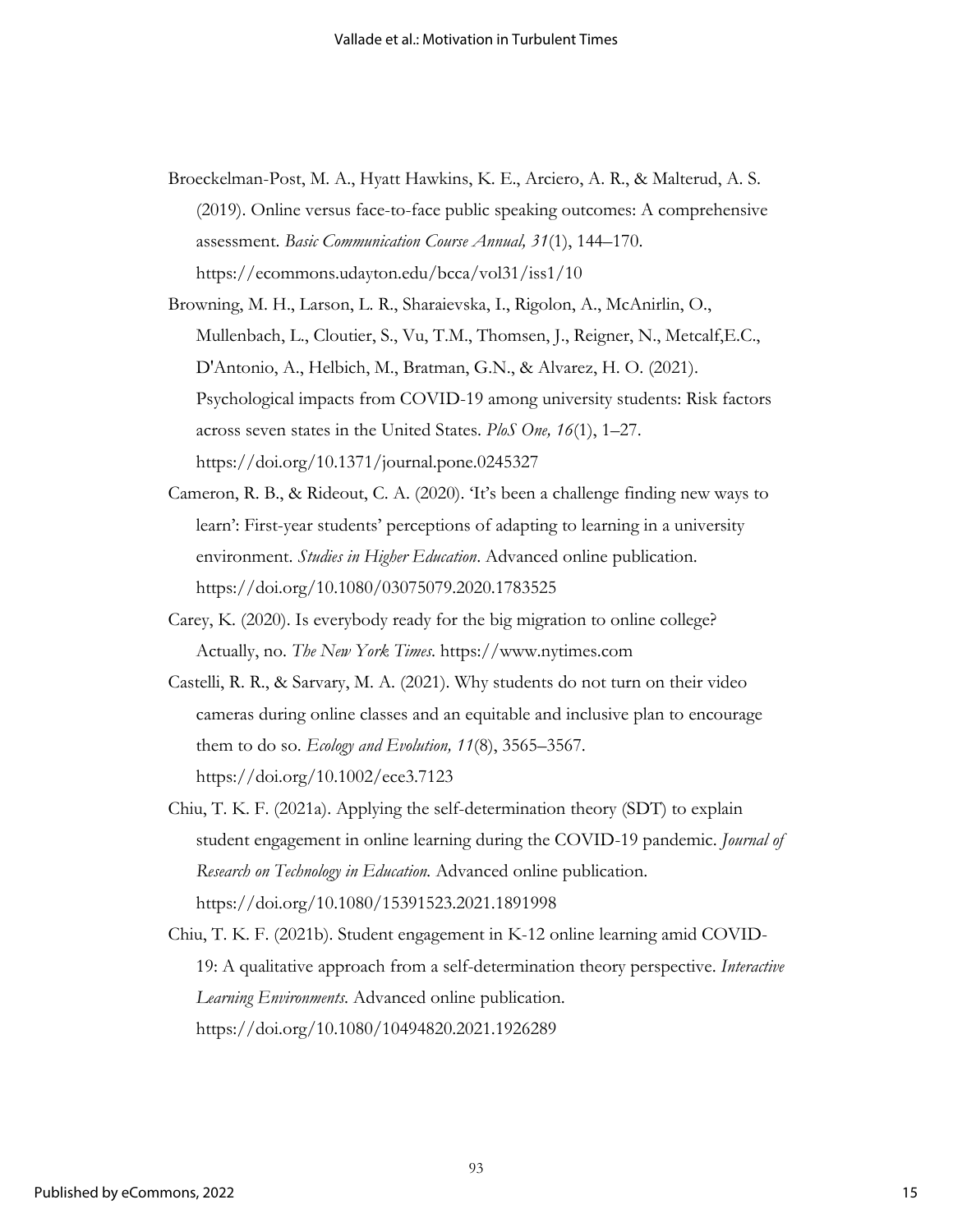- Daniels, L. M., Goegan, L. D., & Parker, P. C. (2021). The impact of COVID-19 triggered changes to instruction and assessment on university students' selfreported motivation, engagement and perceptions. *Social Psychology of Education, 24*(1), 299–318. https://doi.org/10.1007/s11218-021-09612-3
- Deci, E. L., & Ryan, R. M. (1985). *Self-determination*. John Wiley & Sons.
- Deci, E. L., & Ryan, R. M. (2008). Facilitating optimal motivation and psychological well-being across life's domains. *Canadian Psychology, 49*(1), 14–23. https://doi.org/10.1037/0708-5591.49.1.14
- Dhawan, S. (2020). Online learning: A panacea in the time of COVID-19 crisis. *Journal of Educational Technology Systems, 49*, 5–22. https://doi.org/10.1177%2F0047239520934018
- Dixson, M. D., Greenwell, M. R., Rogers-Stacy, C., Weister, T., & Lauer, S. (2017). Nonverbal immediacy behaviors and online student engagement: Bringing past instructional research into the present virtual classroom. *Communication Education, 66*(1)*,* 37–53*.* https://doi.org/10.1080/03634523.2016.1209222
- Frey, T. K. (2021). Overcoming technological barriers to instruction: Situating Gen Z students as reverse mentors. *Frontiers in Communication: Culture and Communication, 6*, 6–9. https://doi.org/10.3389/fcomm.2021.630899
- Frisby, B. N., Limperos, A., Record, R. A., Downs, E., & Kercsmar, S. C. (2013). Students' perceptions of social presence: Rhetorical and relational goals across three mediated instructional designs. *Journal of Online Learning and Teaching, 19*, 468–480.
- Glynn, S. M., Aultman, L. P., & Owens, A. M. (2005). Motivation to learn in general education programs. *The Journal of General Education, 54*, 150-170. https:/doi.org/10.1353/jge.2005.0021
- Goldman, Z. W., & Brann, M. (2016). Motivating college students: An exploration of psychological needs from a communication perspective. *Qualitative Research*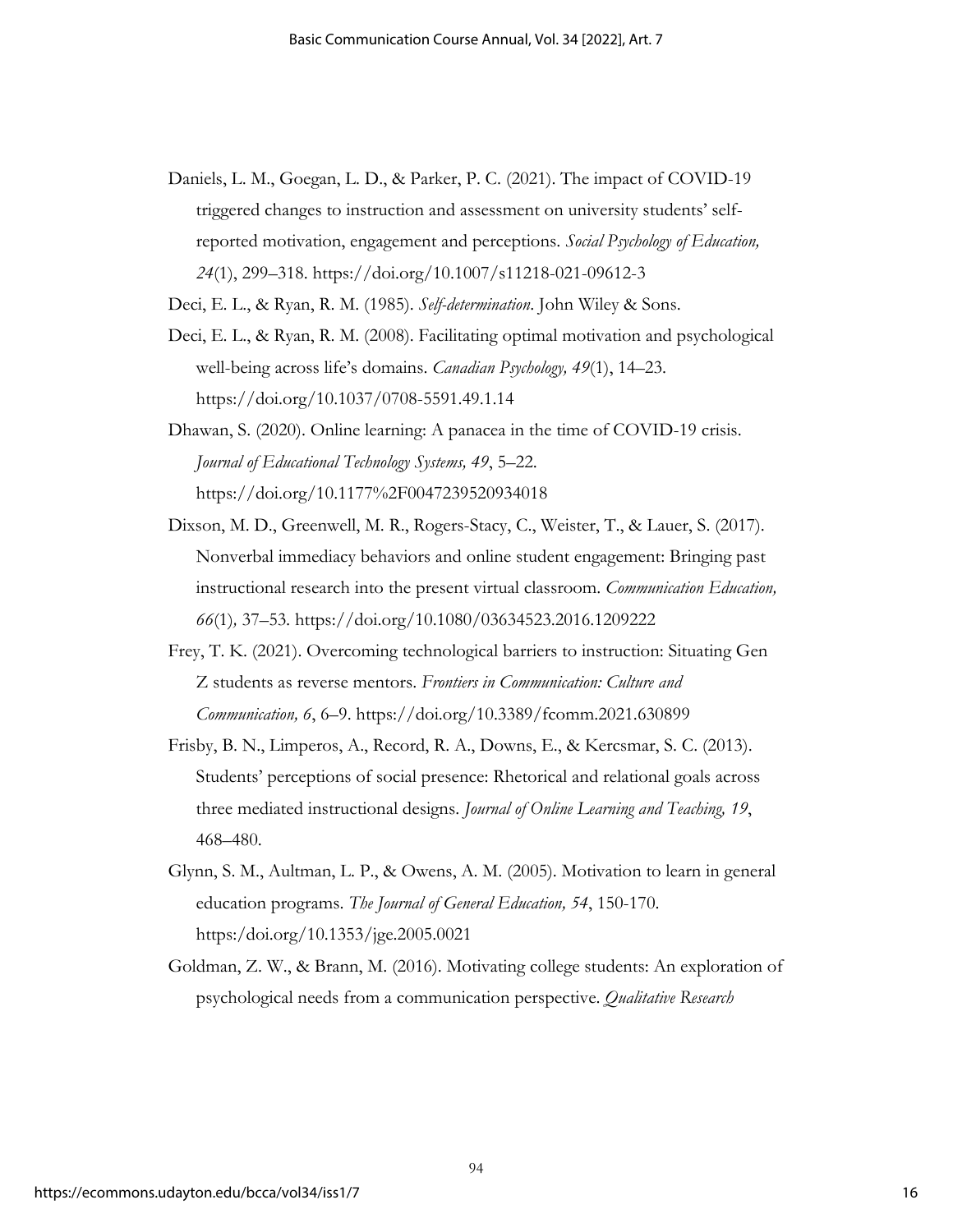*Reports in Communication, 17*(1), 7–14.

https://doi.org/10.1080/17459435.2015.1088890

- Goldman, Z. W., Goodboy, A. K., & Weber, K. (2017). College students' psychological needs and intrinsic motivation to learn: An examination of selfdetermination theory. *Communication Quarterly, 65*(2), 167–191. https://doi.org/10.1080/01463373.2016.1215338
- Gudmundsdottir, G. B., & Hathaway, D. M. (2020). "We always make it work": Teachers' agency in the time of crisis. *Journal of Technology and Teacher Education, 28*(2), 239–250. https://www.learntechlib.org/primary/p/216242/.
- Hampsten, K. (2021). Embracing discomfort and resisting a return to "the good old days": A call to communication educators. *Communication Education, 70*(2), 208– 210. https://doi.org/10.1080/03634523.2020.1857413
- Jessup-Anger, J. E. (2011). What's the point? An exploration of students' motivation to learn in a first-year seminar. *The Journal of General Education, 60*, 101-116. https://doi.org/10.5325/jgeneeduc.60.2.0101
- Kaufmann, R., Sellnow, D. D., & Frisby, B. N. (2016). The development and validation of the online learning climate scale (OLCS). *Communication Education, 65*(3), 307-321. https://doi.org/10.1080/03634523.2015.1101778
- Kaufmann, R. & Tatum, N. T. (2017). Do we know what we think we know? On the importance of replication in instructional communication research. *Communication Education, 66*(4), 479–481. https://doi.org/10.1080/03634523.2017.1342849
- Kaufmann, R. & Vallade, J. I. (in press). Exploring connections in the online learning environment: Student perceptions of rapport, climate, and loneliness. *Interactive Learning Environments*. Advanced online publication. https://doi.org/10.1080/10494820.2020.1749670
- Kaufmann, R. & Vallade, J. I. (2021). Online student perceptions of their communication preparedness. *eLearning and Digital Media, 19*(1), 86-104. https://doi.org/10.1177/1367549417708437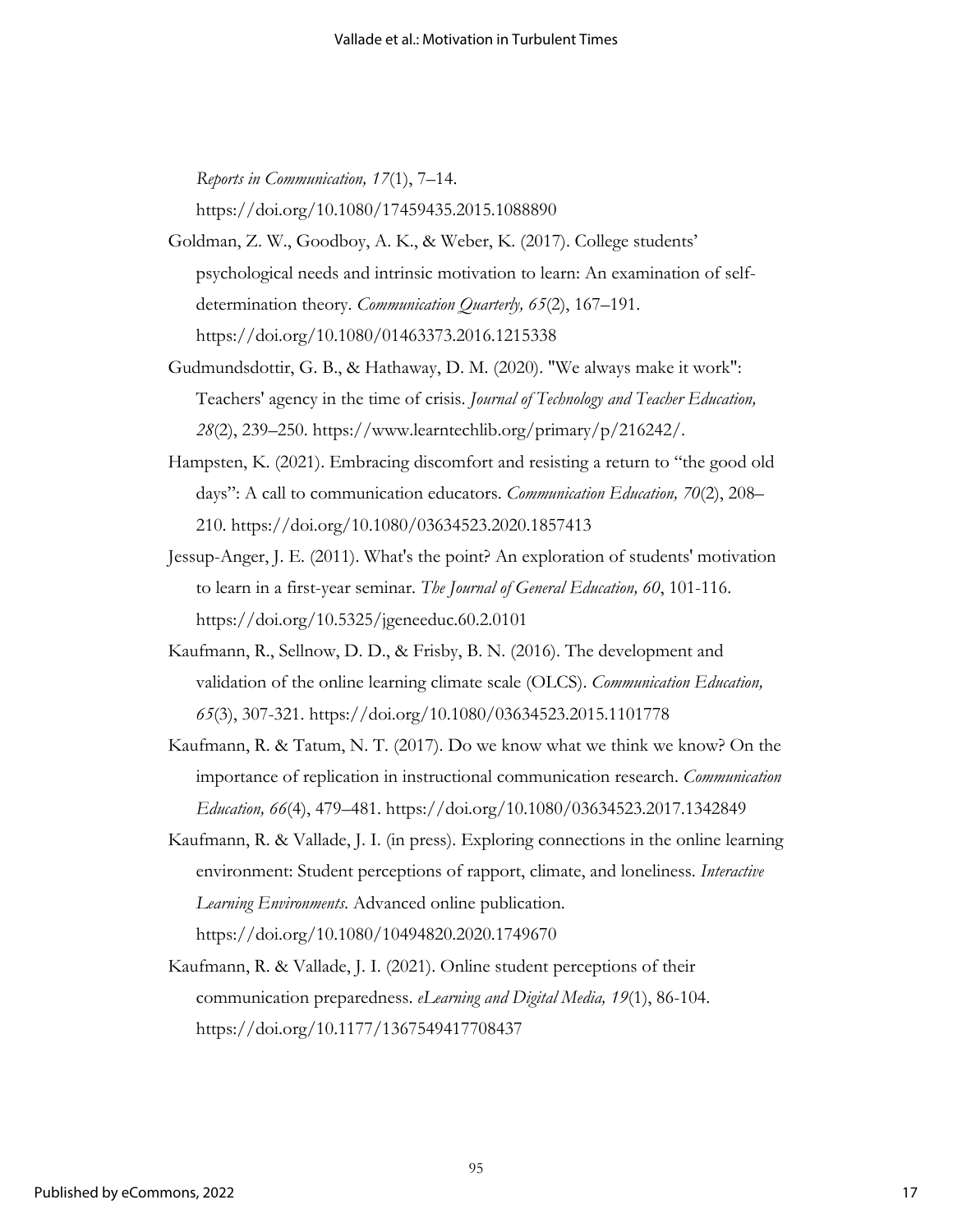Kaufmann, R., Vallade, J. I. & Frisby, B. N. (2021). Memorable messages in times of uncertainty: Communicative strategies to encourage motivation and connection. *Communication Education, 70*(3), 288–306.

https://doi.org/10.1080/03634523.2021.1904144

- McKenna-Buchanan, T., Munz, S., Wright, A., & Williams, J. (2020). The importance of the basic communication course in the first-year experience: Implications for retention. *Basic Communication Course Annual, 32*(1), 148–170. https://ecommons.udayton.edu/bcca/vol32/iss1/10
- Miller, A. N., Sellnow, D. D., & Strawser, M. G. (2021). Pandemic pedagogy challenges and opportunities: Instruction communication in remote, *HyFlex*, and *BlendFlex* courses. *Communication Education, 70*, 202–204. https://doi.org/10.1080/03634523.2020.1857418
- Ryan, R. M., & Deci, E. L. (2000). Self-determination theory and the facilitation of intrinsic motivation, social development, and well-being. *American Psychologist, 55*, 68–78. https://doi.org/10.1037/0003-066X.55.1.68
- Ryan, R. M., & Deci, E. L. (2017). Self-determination theory: Basic psychological needs in motivation, development, and wellness. Guilford Press.
- Ryan, R. M., & Deci, E. L. (2020). Intrinsic and extrinsic motivation from a selfdetermination theory perspective. Definitions, theory, practices, and future directions. *Contemporary Educational Psychology, 61*, 1-9. https://doi.org/10.1016/j.cedpsych.2020.101860
- Ryan, R. M., Deci, E. L., Vansteenkiste, M., & Soenens, B. (2021). A legacy unfinished: An appreciative reply to comments on self-determination theory's frontiers and challenges. *Motivation Science, 7*(2), 120–121. https://doi.org/10.1037/mot0000237
- Schmits, E., Dekeyser, S., Klein, O., Luminet, O., Yzerbyt, V., & Glowacz, F. (2021). Psychological distress among students in higher education: One year after the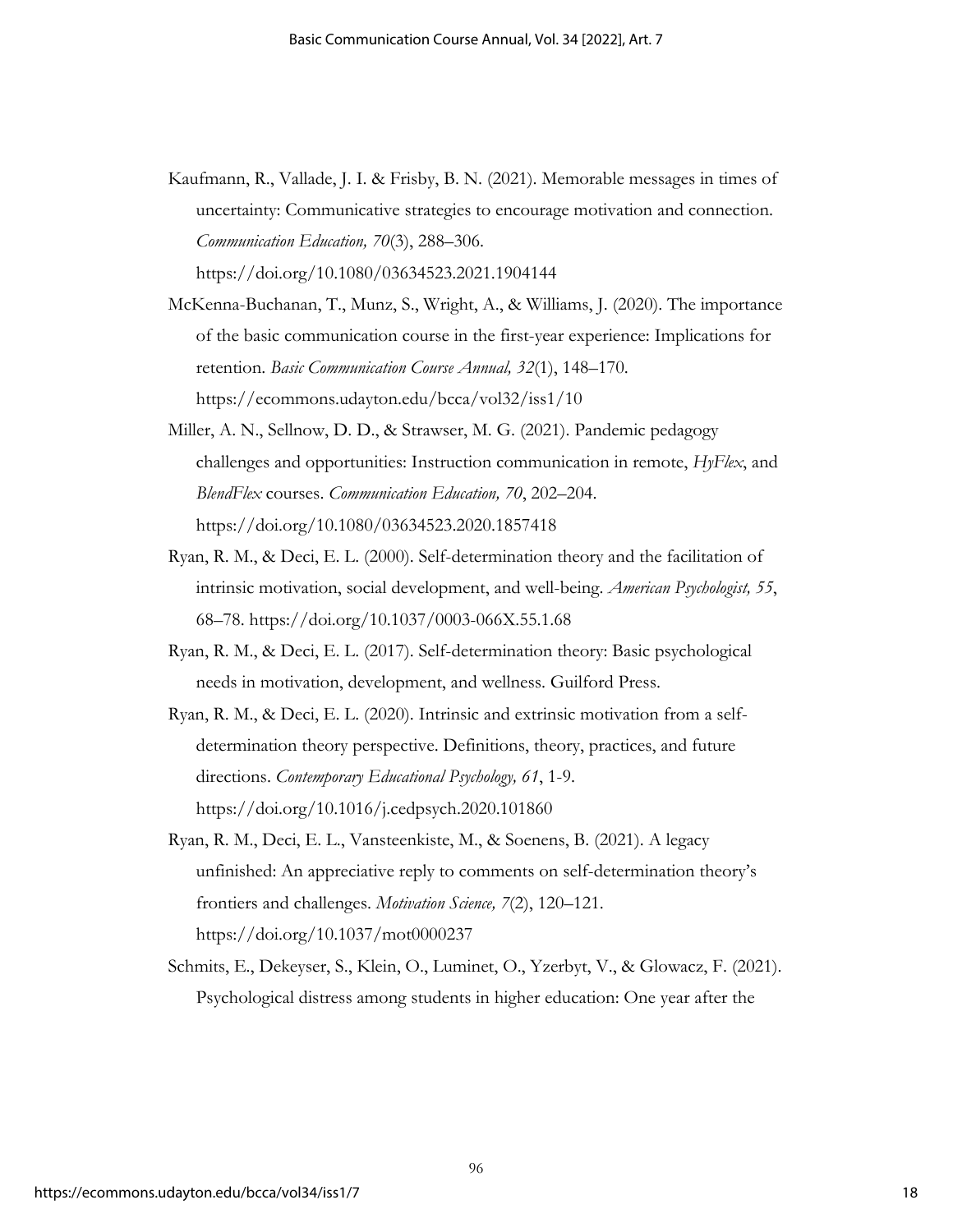beginning of the COVID-19 Pandemic. *International Journal of Environmental Research and Public Health, 18*(14), 1–10. https://doi.org/10.3390/ijerph18147445

- Shin, M., & Bolkan, S. (2021). Intellectually stimulating students' intrinsic motivation: the mediating influence of student engagement, self-efficacy, and student academic support. *Communication Education, 70*(2), 146–164. https://doi.org/10.1080/03634523.2020.1828959
- Short, J., Williams, E., & Christie, B. (1976). *The social psychology of telecommunications*. Wiley.
- Son, C., Hegde, S., Smith, A., Wang, X., & Sasangohar, F. (2020). Effects of COVID-19 on college students' mental health in the United States: Interview survey study. *Journal of Medical Internet Research, 22*(9), 1-14. https://doi.org/10.2196/21279
- Titsworth, B. S. (2000). The effects of praise on student motivation in the basic communication course. *Basic Communication Course Annual, 12*, 1-27. https://ecommons.udayton.edu/bcca/vol12/iss1/5/.
- Vallade, J. I., Kaufmann, R., & Frey, T. K. (2020). Facilitating students' motivation in the basic communication course: A self-determination theory perspective. *Basic Communication Course Annual, 32*, 124–147.

https://ecommons.udayton.edu/bcca/vol32/iss1/9

- Westwick, J. N., Hunter, K. M., & Haleta, L. L. (2015). Shaking in their digital boots: anxiety and competence in the online basic public speaking course. *Basic Communication Course Annual, 27*(1), 43–77. https://ecommons.udayton.edu/bcca/vol27/iss1/10
- Westwick, J. N., Hunter, K. M., & Haleta, L. L. (2016). A digital divide? Assessing self-perceived communication competency in an online and face-to-face basic public speaking course. *Basic Communication Course Annual, 28*(1), 48–86. http://ecommons.udayton.edu/bcca/vol28/iss1/11